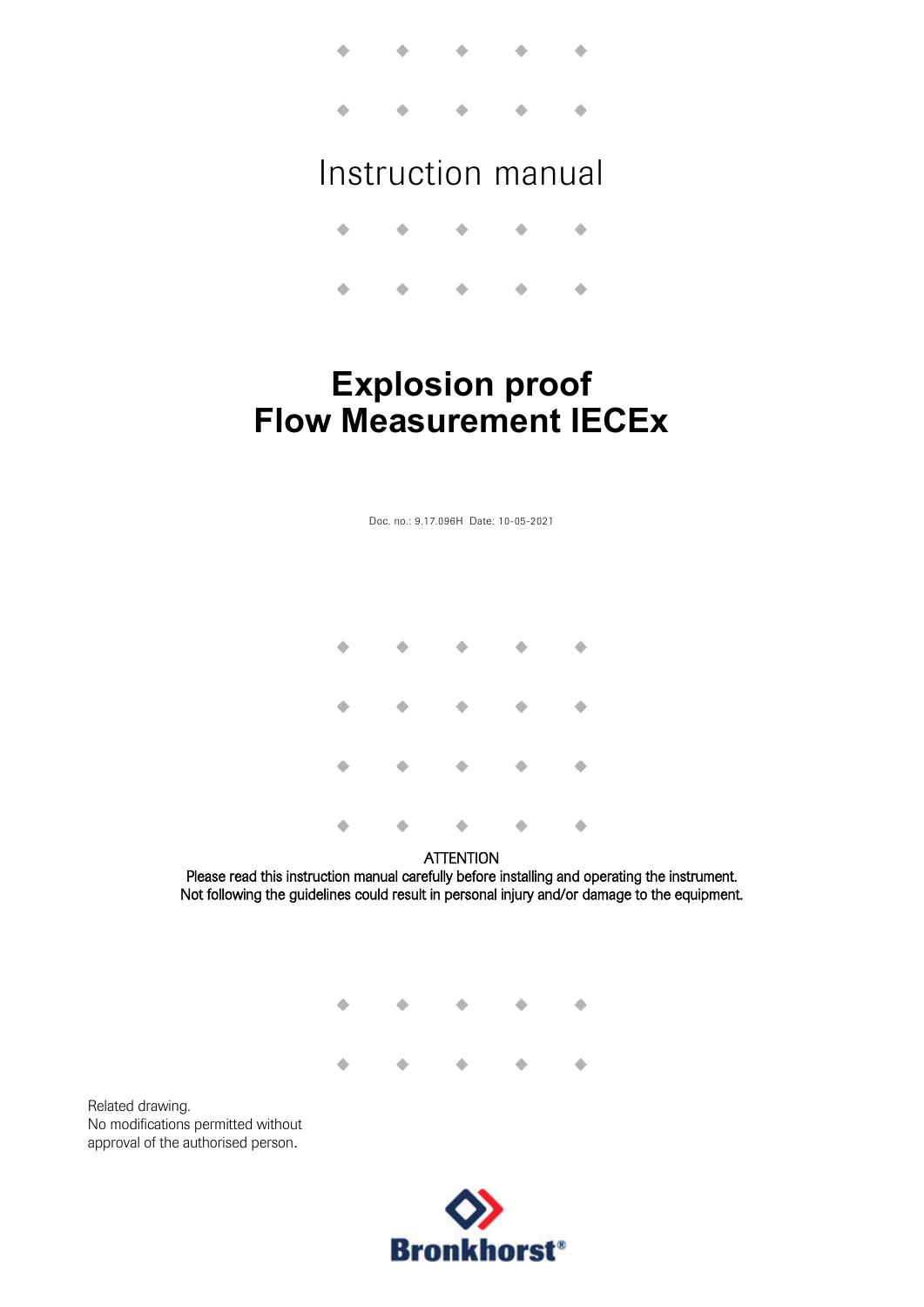**BRONKHORST®**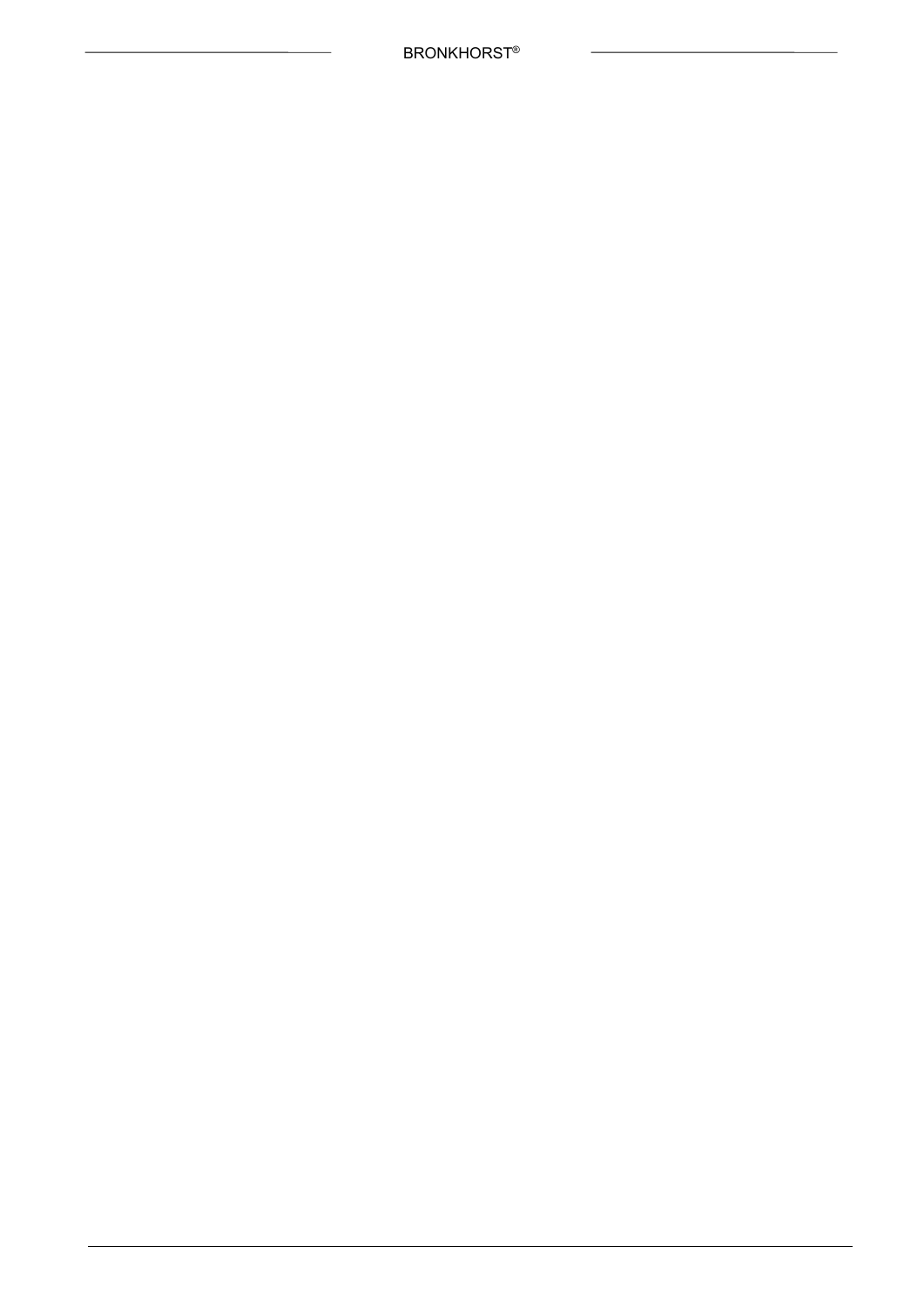Even though care has been taken in the preparation and publication of the contents of this manual, we do not assume legal or other liability for any inaccuracy, mistake, misstatement or any other error of whatsoever nature contained herein. The material in this manual is for information purposes only, and is subject to change without notice.

## **Warranty**

Bronkhorst® products are warranted against defects in material and workmanship for a period of three years from the date of shipment, provided they are used in accordance with the ordering specifications and the instructions in this manual and that they are not subjected to abuse, physical damage or contamination. Products that do not operated properly during this period may be repaired or replaced at no charge. Repairs are normally warranted for one year or the balance of the original warranty, whichever is the longer. See also paragraph 9 of the Conditions of Sales.

The warranty includes all initial and latent defects, random failures, and indeterminable internal causes.

It excludes failures and damage caused by the customer, such as contamination, improper electrical hook-up, dropping etc.

Re-conditioning of products primarily returned for warranty service that is partly or wholly judged non-warranty may be charged for.

Bronkhorst High-Tech B.V. prepays outgoing freight charges when any part of the service is performed under warranty, unless otherwise agreed upon beforehand. However, if the product has been returned collect to Bronkhorst High-Tech B.V., these costs are added to the repair invoice. Import and/or export charges, foreign shipping methods/carriers are paid for by the customer.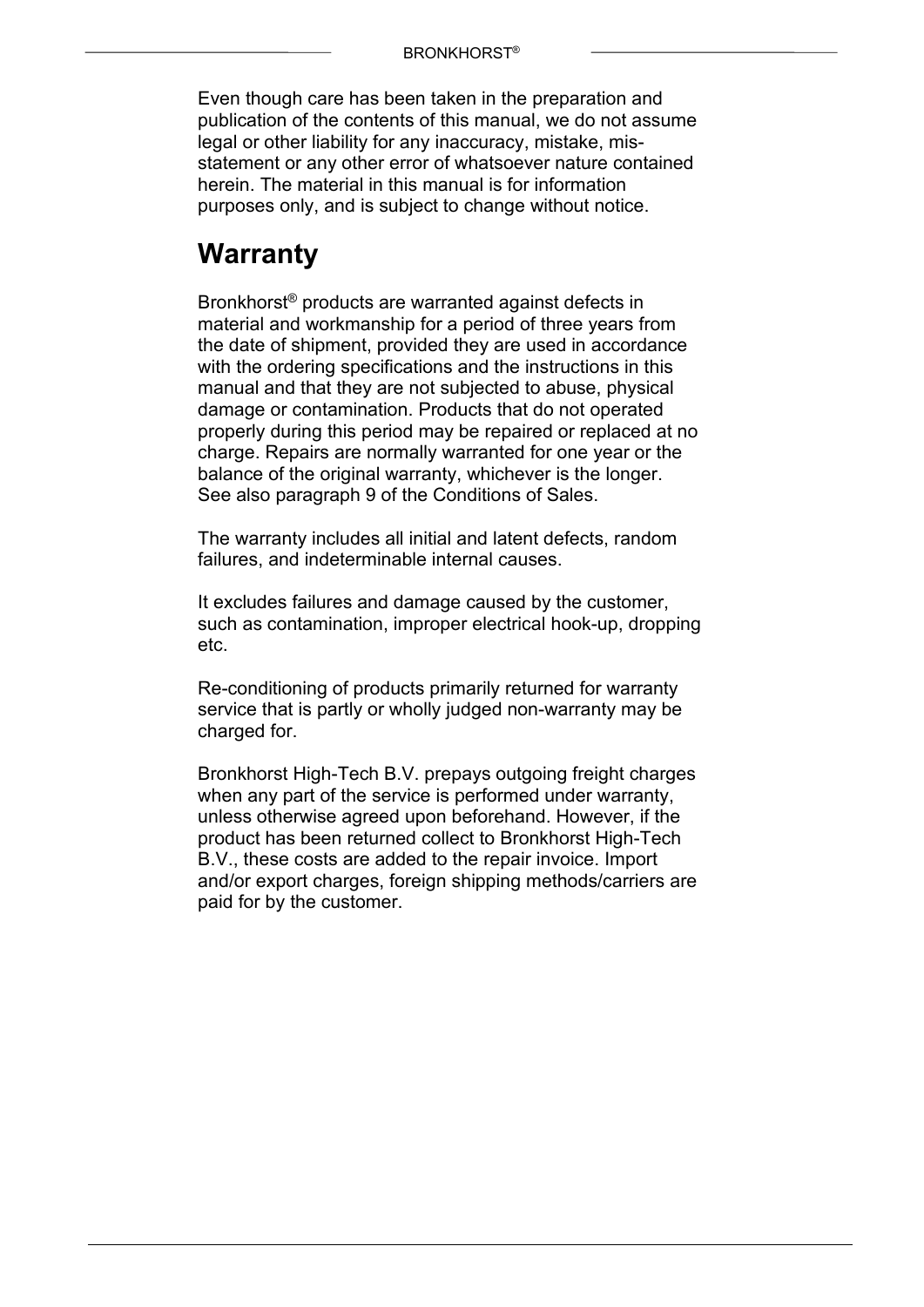## **Short-Form Operation Instruction**

Before installing your Mass Flow Meter it is important to read the attached label and check:

- flow rate
- fluid to be metered
- up- and downstream pressures
- input/output signal

Check the red-coloured sticker and make sure the test pressure is in agreement with normal safety factors for your application.

Check if the piping system is clean. For absolute cleanliness always install filters to assure a clean, moisture- and oil-free gas stream.

Install the Meter in the line and tighten the fittings according to the instructions of the supplier of the fittings. Choose the mounting position according to the directions given in this manual.

Check the system for leaks before applying fluid pressure

Electrical connections must be made with a standard cable or according to the hook-up diagram in the back of this manual.

Apply power to the instrument and allow for approx. 30 minutes to warm-up and stabilize. This may be done with or without fluid pressure, applied to the system.

Your instrument is now ready for operation.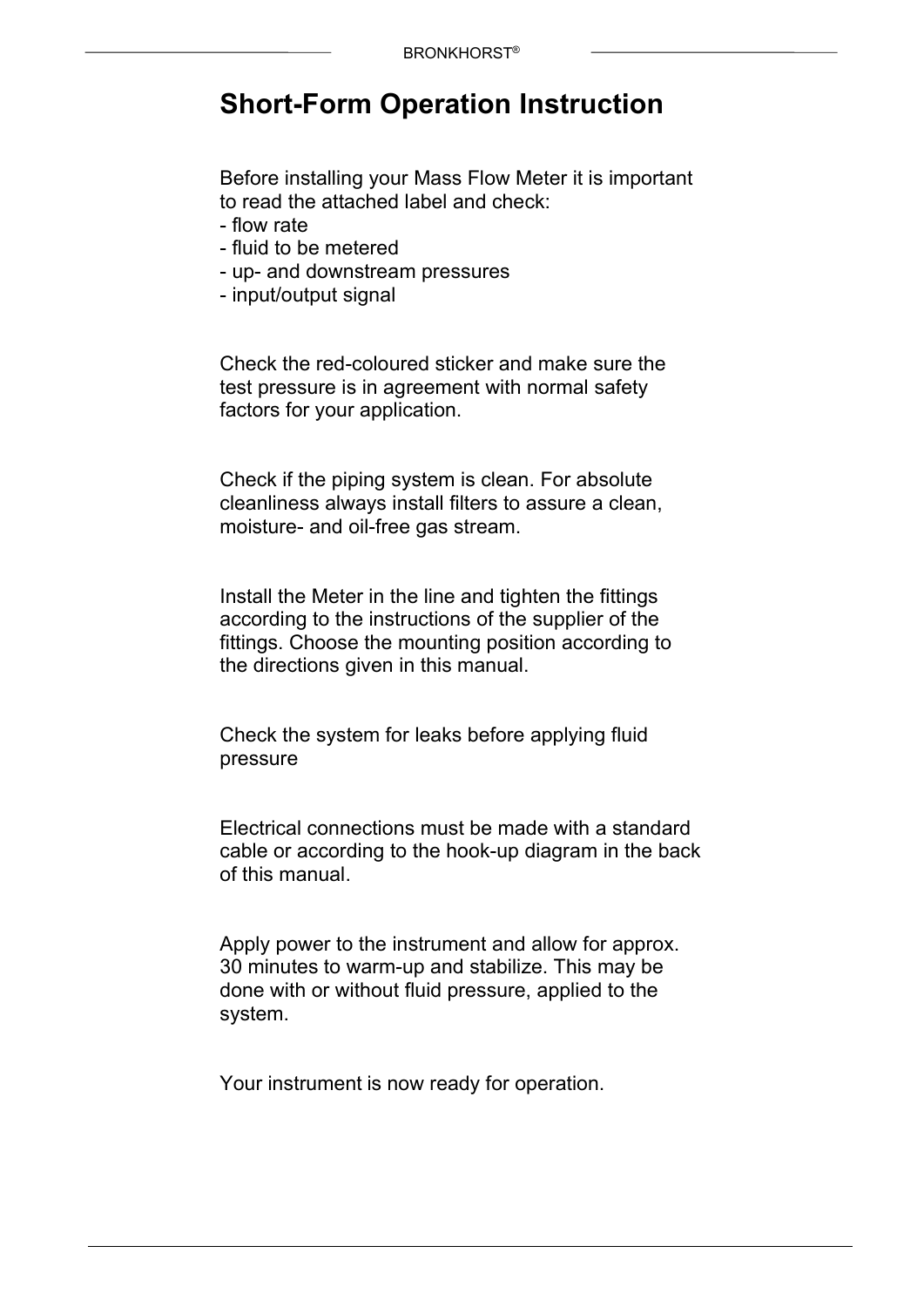# **TABLE OF CONTENTS**

#### $\overline{1}$ **Intrinsic safe sensors**

| 1.2 |  |  |
|-----|--|--|

#### $\overline{2}$ **Installation**

| 2.1<br>2.2 |  |  |
|------------|--|--|
| 2.3        |  |  |
| 2.4        |  |  |
| 2.5        |  |  |
| 2.6        |  |  |
| 2.7        |  |  |
| 2.8        |  |  |
| 2.9        |  |  |
| 2.10       |  |  |
| 2.11       |  |  |
| 212        |  |  |
| 2.13       |  |  |

#### $\mathbf{3}$ Operation

| 3.4 |  |
|-----|--|

#### **Cables**  $\overline{\mathbf{4}}$

| 4.2 |  |
|-----|--|
|     |  |
|     |  |

#### $5\overline{)}$ **Maintenance**

| 5.1 |  |
|-----|--|
|     |  |

#### $6\phantom{a}$ Troubleshooting

| 6.1 |  |  |
|-----|--|--|
| 6.2 |  |  |

## **Appendices**

 $1$ Enclosures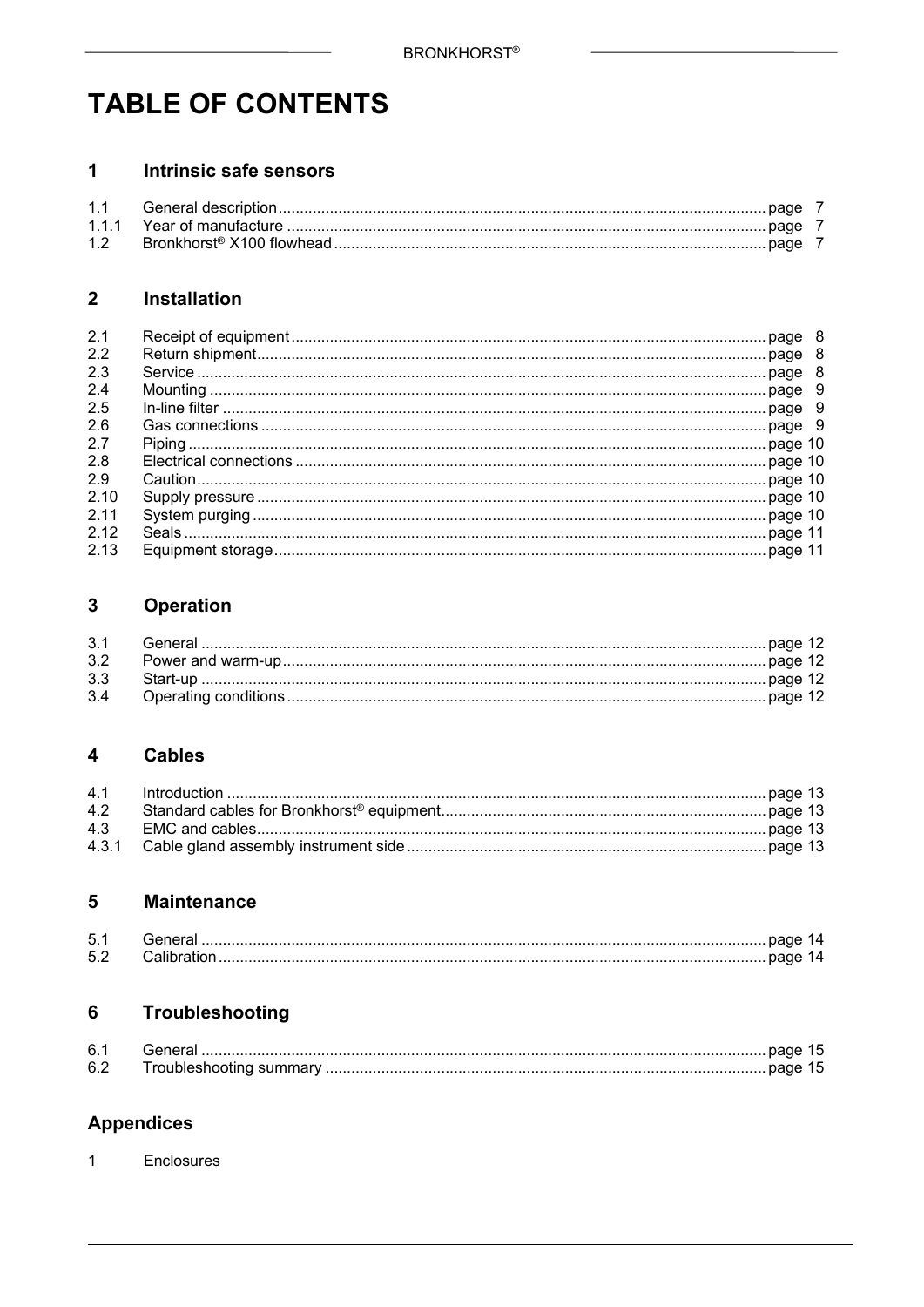**BRONKHORST®**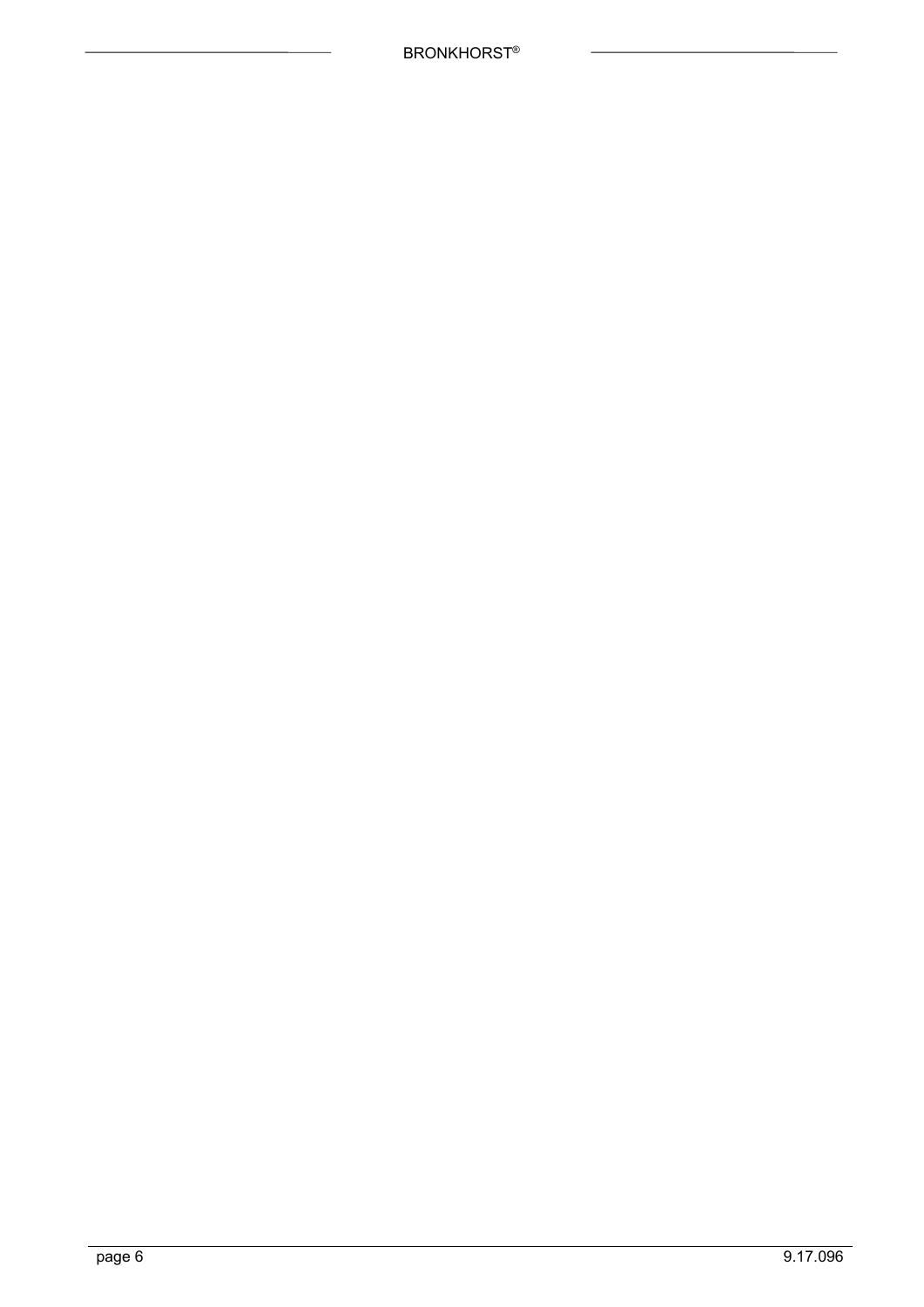# **1 INTRINSIC SAFE SENSORS**

## **1.1 General description**

The Bronkhorst® series mass flow meter is an accurate device for measuring gas flows up to 100bar, virtually independent of pressure and temperature changes. The system can measure gasflows from  $0 - 5$  mln / min up to

1000 m<sup>3</sup><sub>n</sub> / h.



Model F-112AX

### **1.1.1 Year of manufacture**

The year of manufacture is specified as a 2 digit associated with the alphanumeric serial number. The 2<sup>nd</sup> and 3<sup>rd</sup> character of the serial number represents the year of manufacture (xYY).

## **1.2 Bronkhorst® X100 flowhead**

The X100 flowhead has the following type of protection:

### **Ex ib IIC T4 Gb**

- $ib =$  intrinsic safe in zone 1<br> $\text{IIC} =$  most dangerous explo
- $=$  most dangerous explosion group with ignition energy of 20  $\mu$ J for example: Acetylene and Hydrogen
- T4 = surface temperature max. 135°C.
- Gb = IEC equipment protection level

There is one gas which has a more dangerous temperature-class;  $CS<sub>2</sub>$  has temperature class T5. This gas may not be measured with our meters.

| <b>Type: X100</b>                                            | Bronkhorst High-Tech B.V.                              |
|--------------------------------------------------------------|--------------------------------------------------------|
| Ex ib IIC T4 Gb (ATEX / IECEx)<br>Ex ib IIC T4 (TIIS)        | 7261 AK Ruurlo NL                                      |
| $-10 \leq Ta \leq 70^{\circ}C$<br>Intrinsically safe circuit | <b>IECEX DEK14,0060</b>                                |
| (between terminal 1 and 3)                                   | KEMA 01ATEX1172                                        |
| Ui = 28 V, Ii = 98 mA, Pi = 686 mW<br>Ci = 1 nF, Li = 0.3 mH | $C$ $C$ 0344 $\langle \overline{\xi} x \rangle$ II 2 G |

The signal processing is done with a pre-amplifier, which transforms the measuring signal into a linearised current signal.

For the power of the heater, a "zero" current of 15mA has been chosen. The output current varies from 15 to 20mA.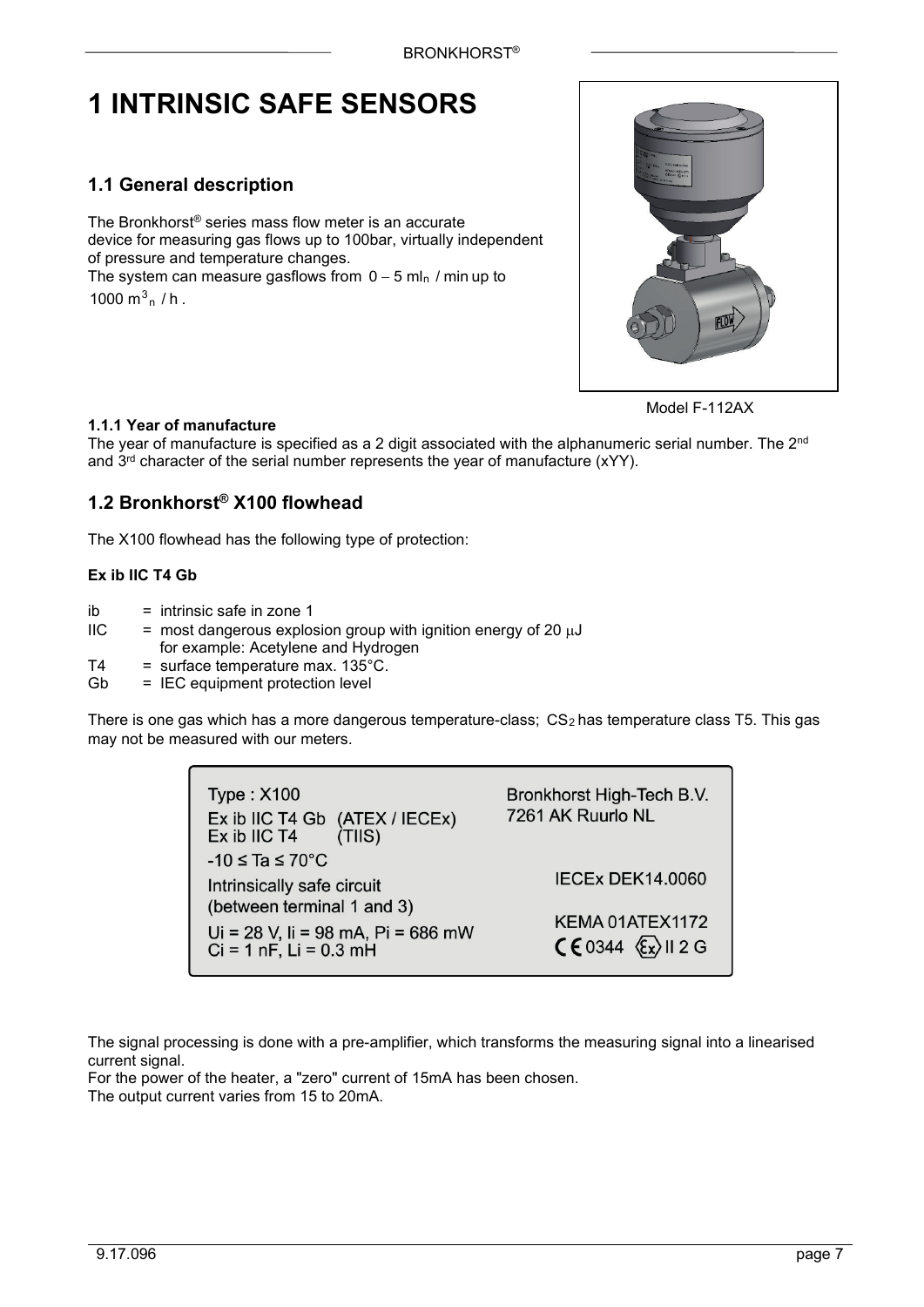## **2 INSTALLATION**

## **2.1 Receipt of equipment**

Check the outside packing box for damage incurred during shipment. Should the packing box be damaged, then the local carrier must be notified at once regarding his liability, if so required. At the same time a report should be submitted to:

> BRONKHORST HIGH-TECH B.V. RUURLO HOLLAND

If applicable, otherwise contact your distributor.

Remove the envelope containing the packing list; carefully remove the equipment from the packing box. Do not discard spare or replacement parts with the packing material and inspect the contents for damaged or missing parts.

## **2.2 Return shipment**

When returning material, always describe the problem and if possible the work to be done, in a covering letter.

### **It is absolutely required to notify the factory if toxic or dangerous fluids have been metered with the instrument!**

This to enable the factory to take sufficient precautionary measures to safe-guard the staff in their repair department. Take proper care of packing, if possible use the original packing box; seal instrument in plastic etc.

### **All instruments must be dispatched with a completely filled in 'declaration on contamination form'. Instruments without this declaration will not be accepted.**

### **Note:**

If the instruments have been used with toxic or dangerous fluids the customer should pre-clean the instrument.

### **Important:**

Clearly note, on top of the package, the customer clearance number of Bronkhorst High-Tech B.V., namely:

NL801989978B01

If applicable, otherwise contact your distributor for local arrangements.

## **2.3 Service**

If the equipment is not properly serviced, serious personal injury and/or damage to the equipment could be the result. It is therefore important that servicing is performed by trained and qualified service personnel. Bronkhorst® has a trained staff of servicemen available.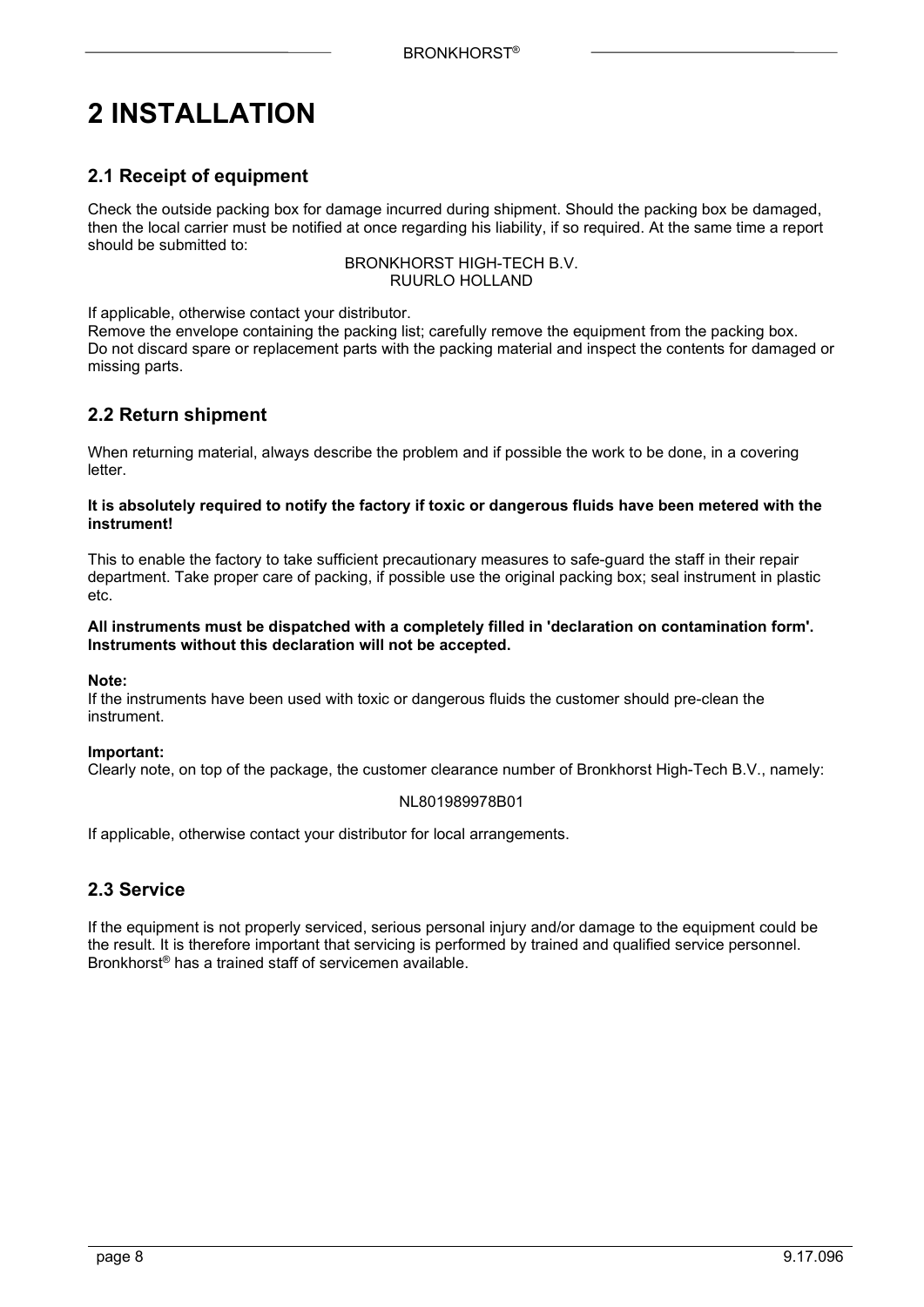## **2.4 Mounting**

The mounting position depends on the type of meter. The preferred position is horizontal and at high pressures (> 10 bar), Bronkhorst® strongly advices to mount the instrument in this position. Avoid installation in close proximity of mechanic vibration and/or heat sources.

For mounting the F-106/F-107 series handle the following rules:

|  | <b>STRAIGHT PIPE LENGTH REQUIREMENTS</b> (in number of diameters F) |
|--|---------------------------------------------------------------------|
|--|---------------------------------------------------------------------|

|                                                                                  | Upstream | Downstream |
|----------------------------------------------------------------------------------|----------|------------|
| one 90° bend before meter                                                        | 10       |            |
| two 90° bend before meter                                                        | 13       |            |
| two 90° bend in two planes                                                       | 20       |            |
| three 90° bend in three planes                                                   | 30       |            |
| reduction before meter                                                           | 10       |            |
| expansion before meter                                                           | 20       |            |
| pressure reducing valve / control valve /<br>partially closed valve before meter | 30       |            |



For further information see dimensional drawing.

In general flow straighteners have a suspicious influence on the free length of the meter. A flow straightener can be imagined as a bundle of parallel tubes which is placed in the tube.



In general, these flow straighteners must be placed at least 6 à 8 D upstream of the meter. In general, use a flow straightener in case of control valves and curves in unequal levels.

Next to these prescriptions for free length, the flow has to be steady, shock and pulsation free. The flanges also must fit well to each other and there may not stick seals into the tube.

### **2.5 In-line filter**

Although fluids to be measured should be absolutely free of dirt, oil, moisture and other particles, it is recommended to install an in-line filter upstream of the flowmeter and if backflow can occur, a downstream filter is recommended too. Be aware of the pressure drop caused by the filter.

On the inlet of some instruments a screen is placed to prevent foreign matter from entering the instrument and to maintain a good flow pattern. This device **cannot** be seen as a filter element. Contact your distributor for further information.

## **2.6 Gas connections**

Bronkhorst<sup>®</sup> series mass flow meters are standard equipped with compression fittings. For leak tight installation be sure that the tube is inserted to the shoulder in the fitting body and that no dirt or dust is present on tube, ferrules or fitting. Tighten the nut fingertight; while holding the instrument, then tighten the nut 1 turn. If applicable follow the guidelines of the supplier of the fittings.

Special types of fittings are available on request.

The flanges also must fit good to each other and there may not stick seals into the tube.

**\* Note:** Always check your system for leaks, before applying fluid pressure. Especially if toxic, explosive or other dangerous fluids are used.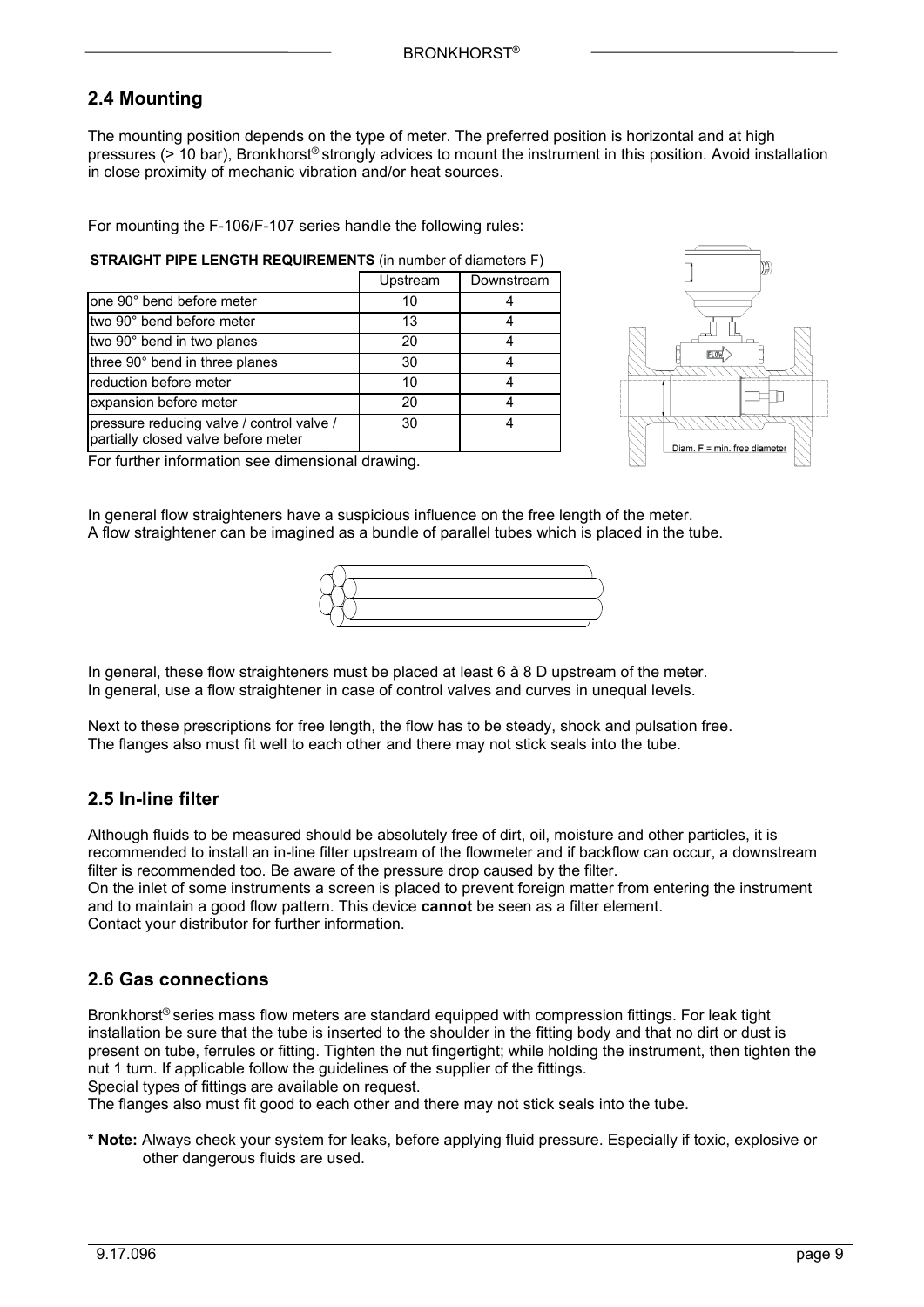## **2.7 Piping**

### **BE SURE THAT PIPING IS ABSOLUTELY CLEAN!**

**DO NOT** install small diameter piping on high flowrates, because the inlet jetflow will affect the accuracy. **DO NOT** mount abrupt angles direct on in- and outlet, especially not on high flow rates. We recommend at least 10 pipe diameters distance between the angle and the instrument.

**DO NOT** mount pressure regulators direct on the inlet of flow meters, but allow some meters of piping (at least 25 D).

### **2.8 Electrical connections**

Bronkhorst<sup>®</sup> recommends to use standard cables, which have been tested together with the appropriate flow meter. These cables have the right connector and if loose ends are used, these will be marked to prevent wrong connection.

The documentation can be downloaded from [www.bronkhorst.com/downloads.](http://www.bronkhorst.com/downloads)

To comply with the IP classification it is necessary to follow the assemble guidelines of the connector manufacturer.

## **2.9 Caution**

#### **Each flow meter is pressure tested to at least 1.5 time the working pressure of the process conditions stipulated by the customer, with a minimum of 8 bar.**

For pressure meter, the test pressure depends on the range of the pressure transducer.

- In general 2 x F.S. value for ranges 1 and 2 bar
	- 1,5 x F.S. value for ranges up to 200 bar
		- 1,25 x F.S. value for ranges up to 400 bar

This tested pressure is stated on the flow meter with a RED COLOURED sticker. Check test pressure before installing in the line.

If this sticker is **not** available or the test pressure is incorrect, the instrument should **not** be mounted in the process line and be returned to the factory.

Each instrument is helium leak tested to at least  $2 \cdot 10^{-9}$  mbar I/s Helium.

## **2.10 Supply pressure**

Do not apply pressure until electrical connections are made. When applying pressure to the system, take care to avoid pressure shocks in the system and increase pressure gradually.

## **2.11 System purging**

If explosive gases are going to be used, purge the process with inert dry gas like Nitrogen, Argon etc. for at least 30 minutes.

In systems with corrosive gases like silane, purging with an inert gas is absolutely necessary, because if the tubing has been exposed to air, introducing these gases will tend to clog up or corrode the system due to a chemical reaction with air or moist air.

Complete purging is also required to remove such gases from the system before exposing the system to air. It is preferred not to expose the system to air, when working with these corrosive gases.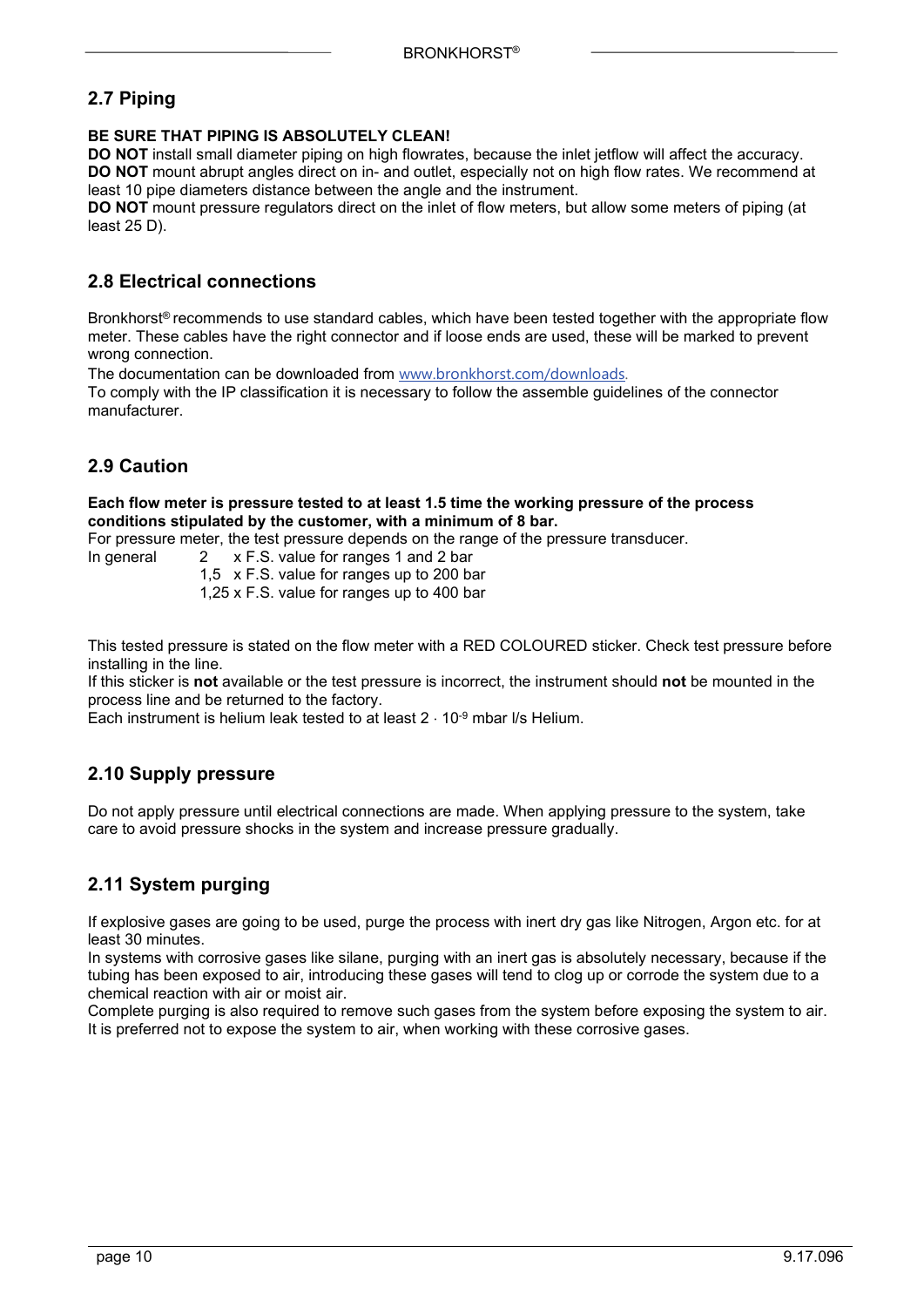## **2.12 Seals**

Bronkhorst® has gathered a material compatibility chart from a number of sources believed to be reliable. However, it is a general guide only. Operating conditions may substantially change the accuracy of this guide. Therefore is no liability for damages accruing from the use of this guide.

The customer's application demands its own specific design or test evaluation for optimum reliability. So check if the seals like O-rings, plunger and packing glands of capillary are correct for your process.

## **2.13 Equipment storage**

The equipment should be stored in its original packing in a cupboard warehouse or similar. Care should be taken not to subject the equipment to excessive temperatures or humidity.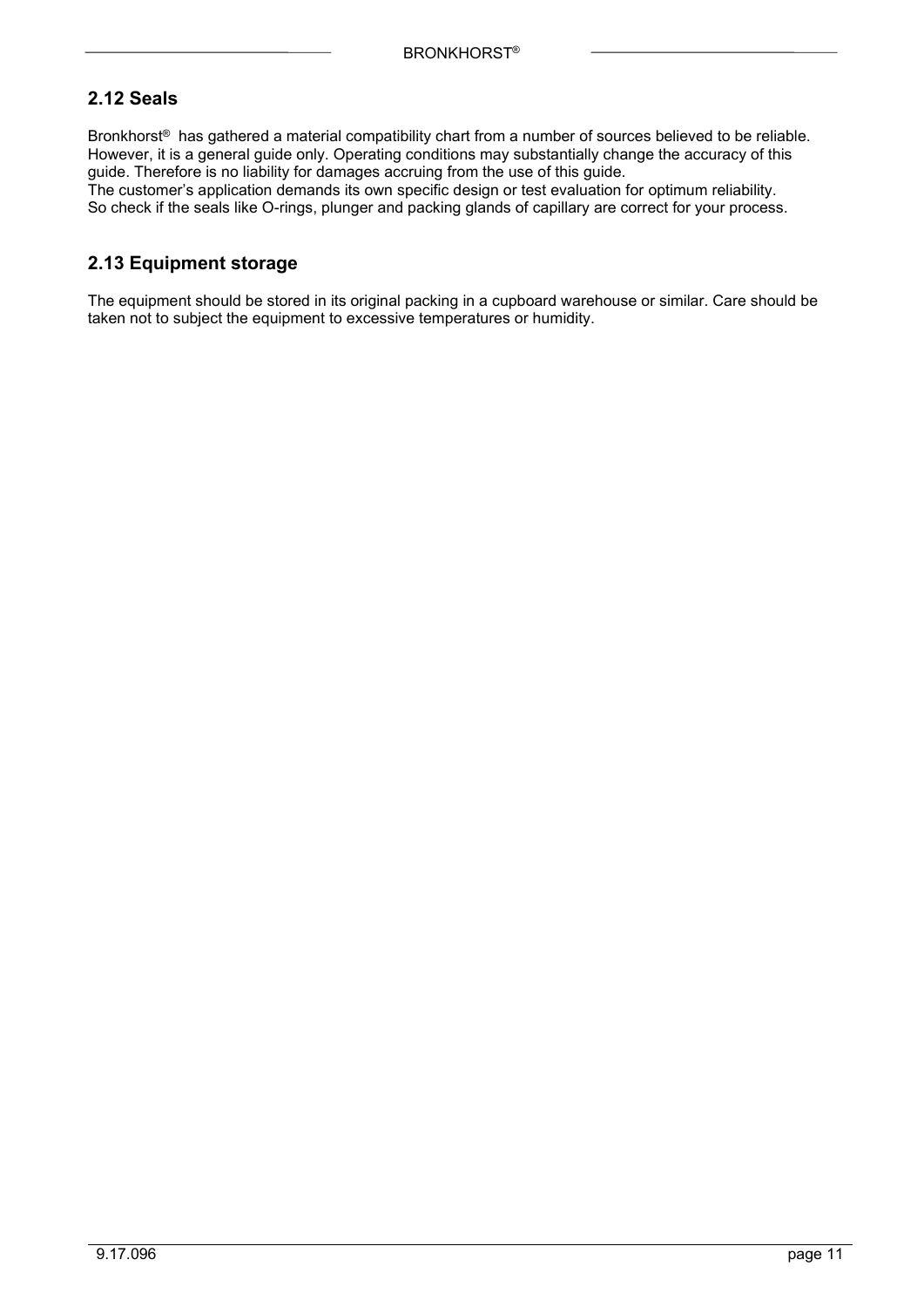# **3 OPERATION**

## **3.1 General**

The Bronkhorst® Mass Flow Meters are designed in such a way that they will meet user process requirements.

### **3.2 Power and warm-up**

Before switching on power check if you have connected all the pins according to the hook-up diagram which belongs to the flow meter.

It is recommended to turn on power before applying pressure on the instrument and to switch off power after removing pressure.

Check gas connections, and make sure there is no leakage. If needed, purge the system with a proper gas. Turn on power and allow for at least 30 minutes to warm-up and stabilize. During warm-up period gas pressure may either be on or off.

## **3.3 Start-up**

Be sure your tubing is absolutely clean, free of dust, moisture etc., and your gas is cleaned by an adequate filter. Turn on fluid supply gently. Avoid pressure shocks, and bring the instrument gradually up to the level of the actual operating conditions. Also switch off fluid supply gently.

### **3.4 Operating conditions**

Each instrument has been calibrated and adjusted for customer process conditions.

For flow meters performance and accuracy may be affected tremendously if physical fluid properties such as heat capacity and viscosity change due to changing process conditions.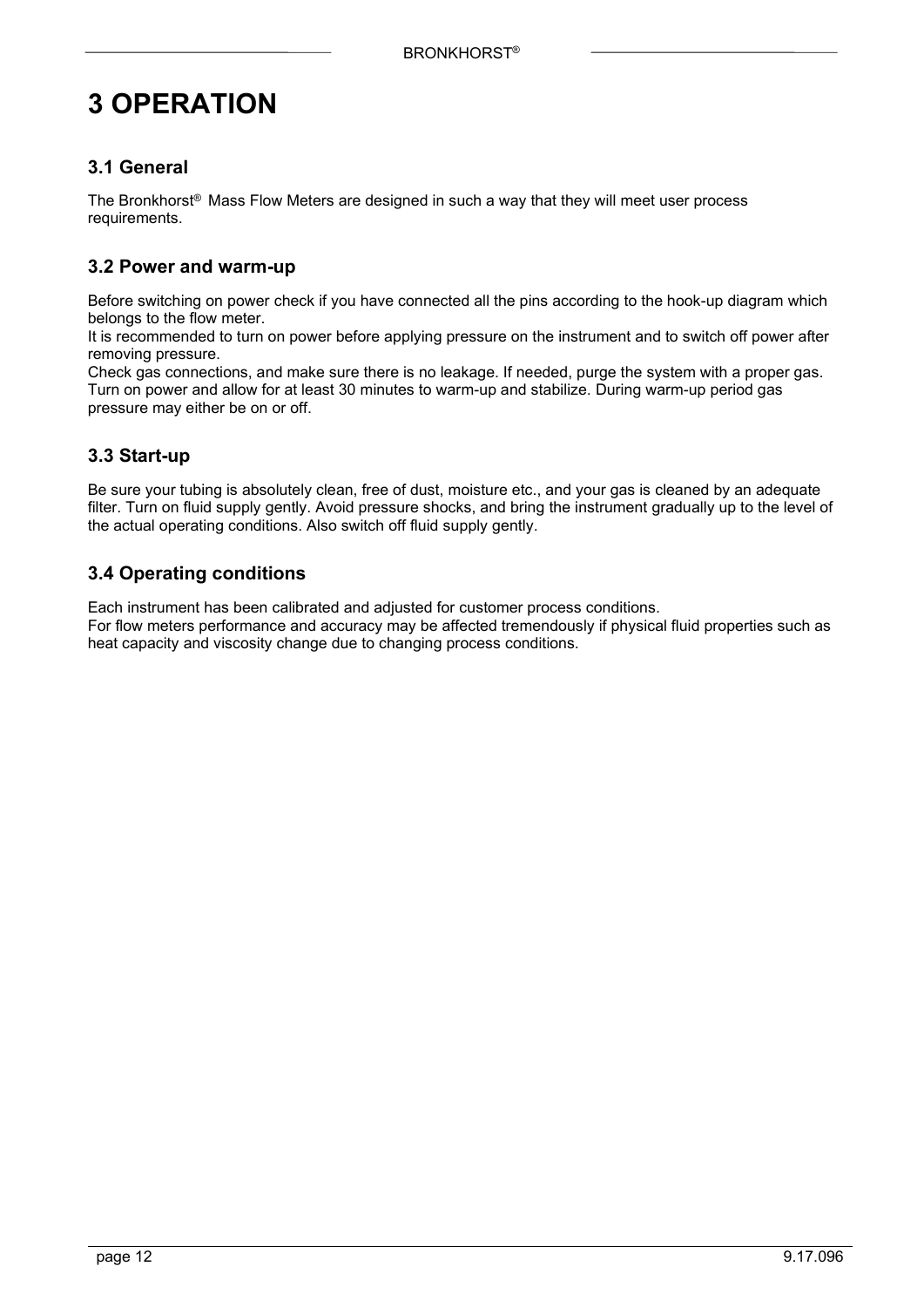## **4 Cables**

## **4.1 Introduction**

Bronkhorst® uses two-wire Lapp Unitronic LiYCY 0034402 shielded 0,25mm2 cable. When the Bronkhorst® cables are not used, Bronkhorst® advises to use this cable or equivalent.

## **4.2 Cable for Bronkhorst® flowhead**

When using a Bronkhorst® Readout unit E-7000/E-8000 series and Bronkhorst® cables, the maximum cable length is 400 meter.

When using a non Bronkhorst<sup>®</sup> Readout unit and cables, the total system should comply with the Ex specifications of the flowhead and of the used intrinsic safe isolating repeater. Also consider the fact that the minimum voltage on the flowhead should be 15Vdc for a good measurement.

## **4.3 EMC and cables**

All instruments described in this manual carry the CE-mark. Therefore they have to comply with the EMC requirements as are valid for this kind of instruments.

However compliance with the EMC requirements is not possible without the use of proper cables and connector/cable gland assemblies and assembled according to the assembly guidelines of the connector/cable gland manufacturer.

For good results Bronkhorst® can provide standard cables.

**Otherwise it is necessary to connect the cable shield to the enclosure of the used connector or cable gland of the readout unit.**

**Readout units with its intrinsic safe isolating repeaters should be situated outside zone 2.**

### **4.3.1 Cable gland assembly Bronkhorst® flowhead**



**It is not allowed to connect the cable shield to the Bronkhorst® flowhead. See included hook-up diagram.**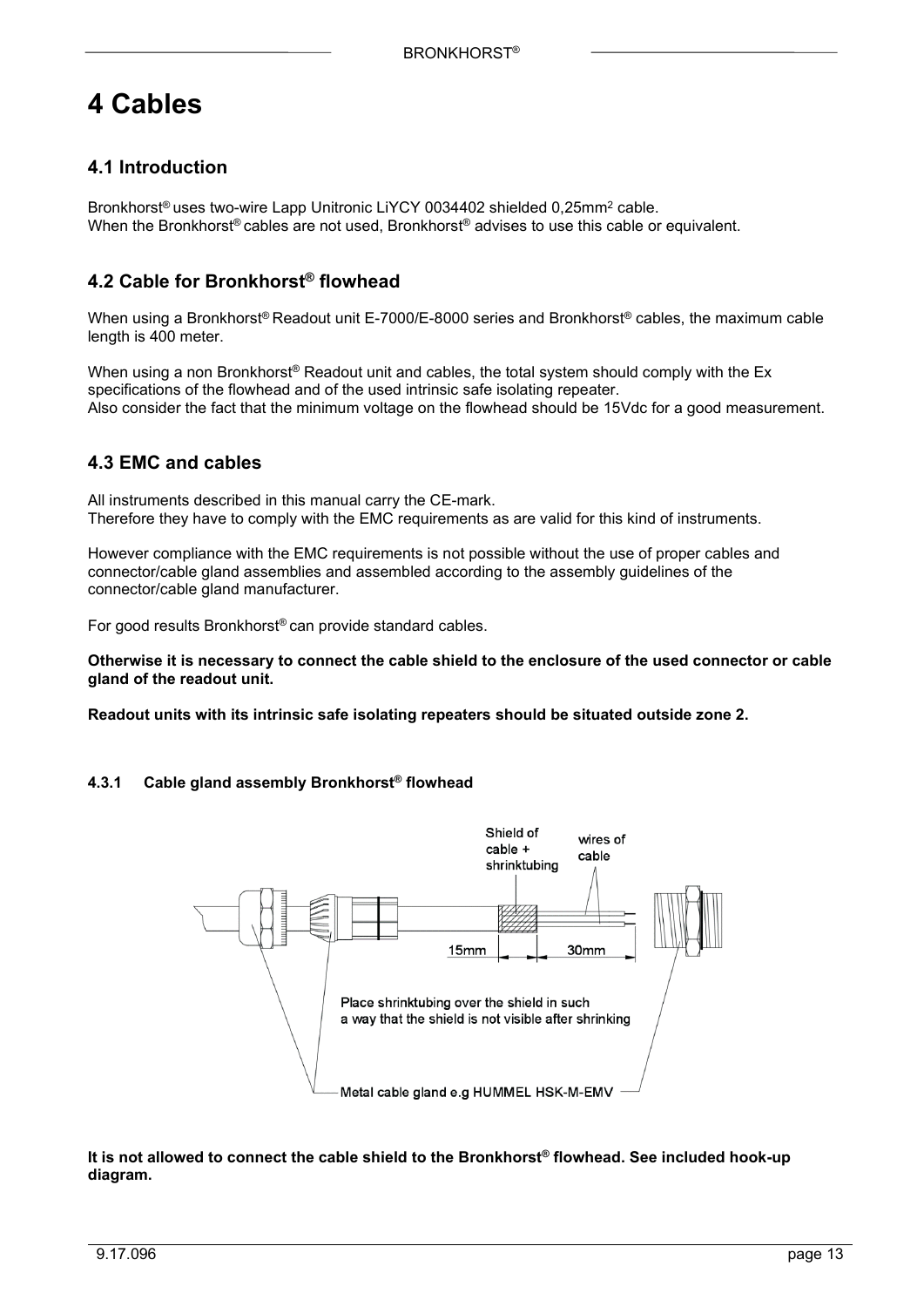## **5 MAINTENANCE**

## **5.1 General**

At normal use, no routine maintenance is required to be performed on the meters. Units may be flushed with clean, dry inert gas.

For further information contact supplier or factory.

## **5.2 Calibration**

All flow meters are factory calibrated. For re-calibration or re-ranging contact supplier or factory.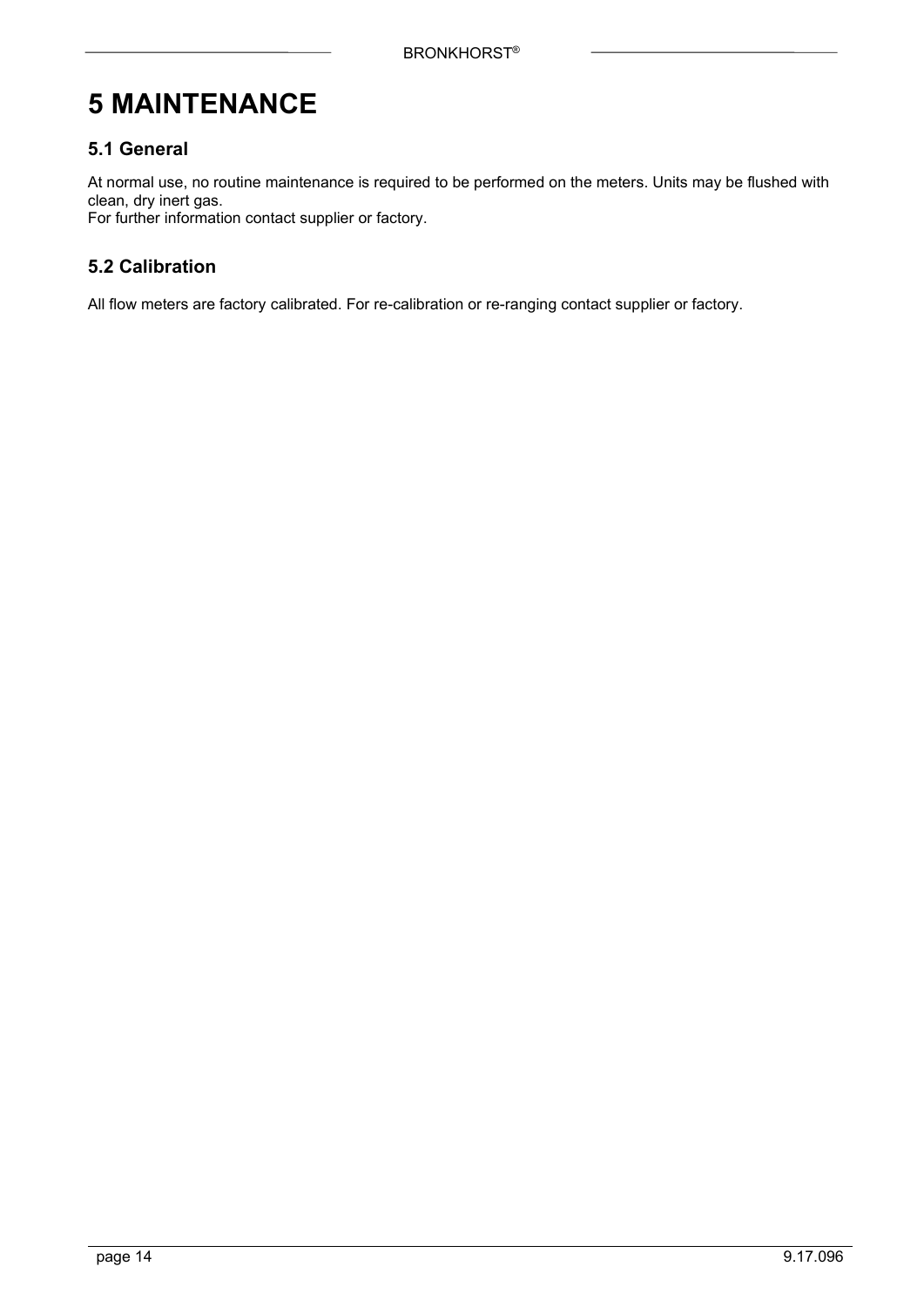# **6 TROUBLESHOOTING**

## **6.1 General**

For a correct analysis of the proper operation of a mass flow meter it is recommended to remove the unit from the process line and to check it without applying gas supply pressure. In case the unit is dirty, this can be ascertained immediately by loosening the compression type couplings and, if applicable, the flange on the inlet side.

Energizing or de-energizing of the instrument may already indicate whether there is an electronic failure. After that gas pressure is to be applied in order to check flow behaviour.

If there should be suspicion of leakage do not check for bubbles with a leak detection liquid as this may lead to a short-circuit in the sensor capillary assembly or p.c. board.

## **6.2 Troubleshooting summary**

| <b>Symptom</b>                                | Possible cause                                                              | <b>Action</b>                                                 |
|-----------------------------------------------|-----------------------------------------------------------------------------|---------------------------------------------------------------|
| No output signal                              | No power supply                                                             | 1a) check power supply                                        |
|                                               |                                                                             | 1b) check cable connection                                    |
|                                               | Output stage blown-up due to long                                           | 1c) return to factory                                         |
|                                               | lasting shortage and/or high-voltage<br>peaks                               |                                                               |
|                                               | Supply pressure too high, or differential<br>pressure across meter too high | 1d) lower supply pressure                                     |
|                                               | Screen in inlet fitting blocked                                             | 1f) return to factory                                         |
|                                               | Sensor/capillary failure                                                    | 1g) return to factory                                         |
| Maximum output signal                         | Output stage blown-up                                                       | 2a) return to factory                                         |
|                                               | Sensor/capillary failure                                                    | 2b) return to factory                                         |
| Output signal much lower than<br>desired flow | Screen blocked/contaminated                                                 | 3a) return to factory                                         |
|                                               | LFD blocked/contaminated and/or liquid<br>in meter                          | 3b return to factory                                          |
|                                               | Incorrect type of gas is used and/or<br>pressure/diff. pressure             | 3c) try instrument on conditions for which<br>it was designed |
| Flow is gradually decreasing                  | Condensation, occurs with NH <sub>3</sub> ,                                 | 4a) decrease supply pressure and/or                           |
|                                               | hydrocarbons such as $C_3H_8$ , $C_4H_{10}$                                 | heat gas to be measured                                       |
|                                               | etc.                                                                        |                                                               |
|                                               |                                                                             |                                                               |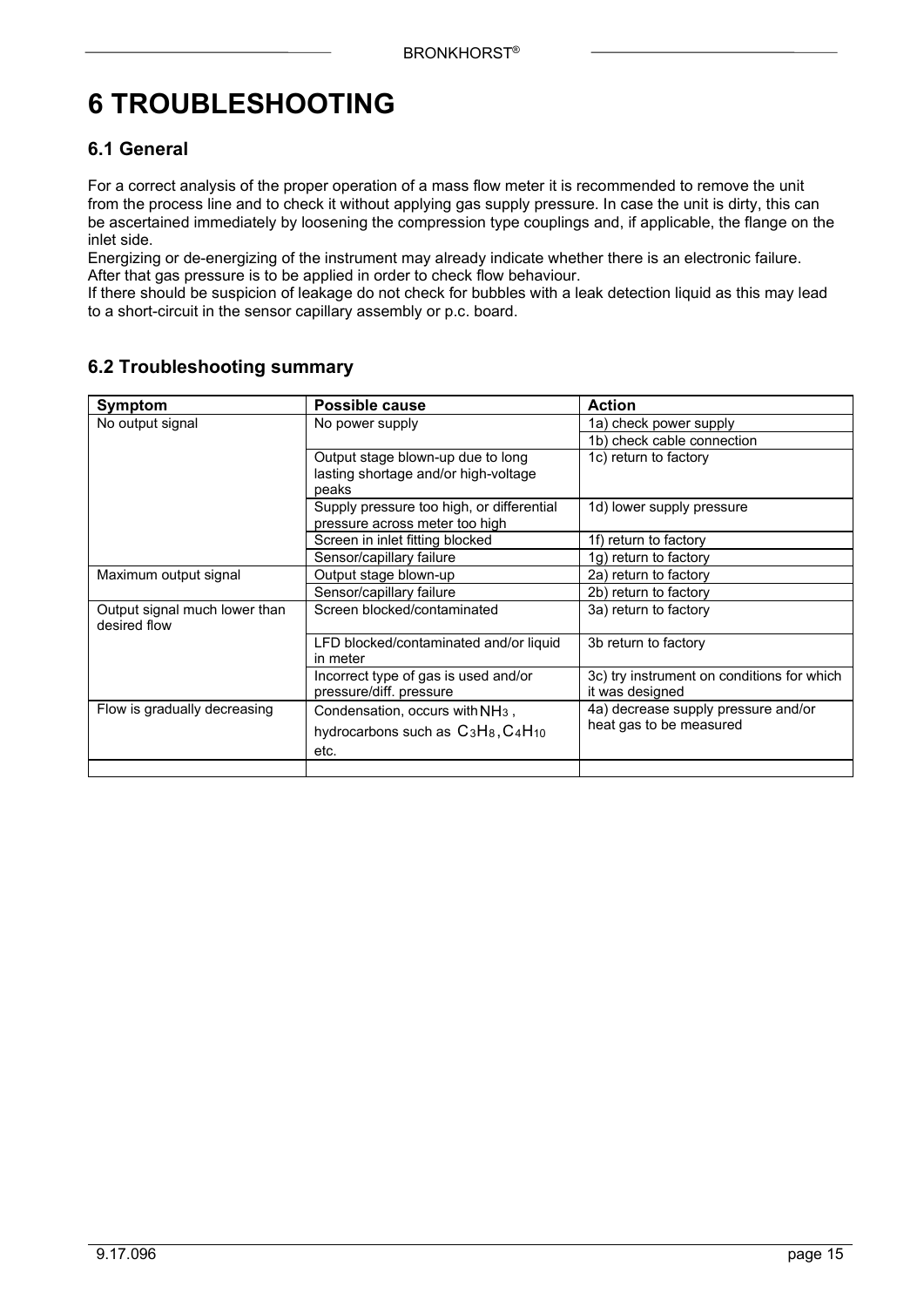**BRONKHORST®**